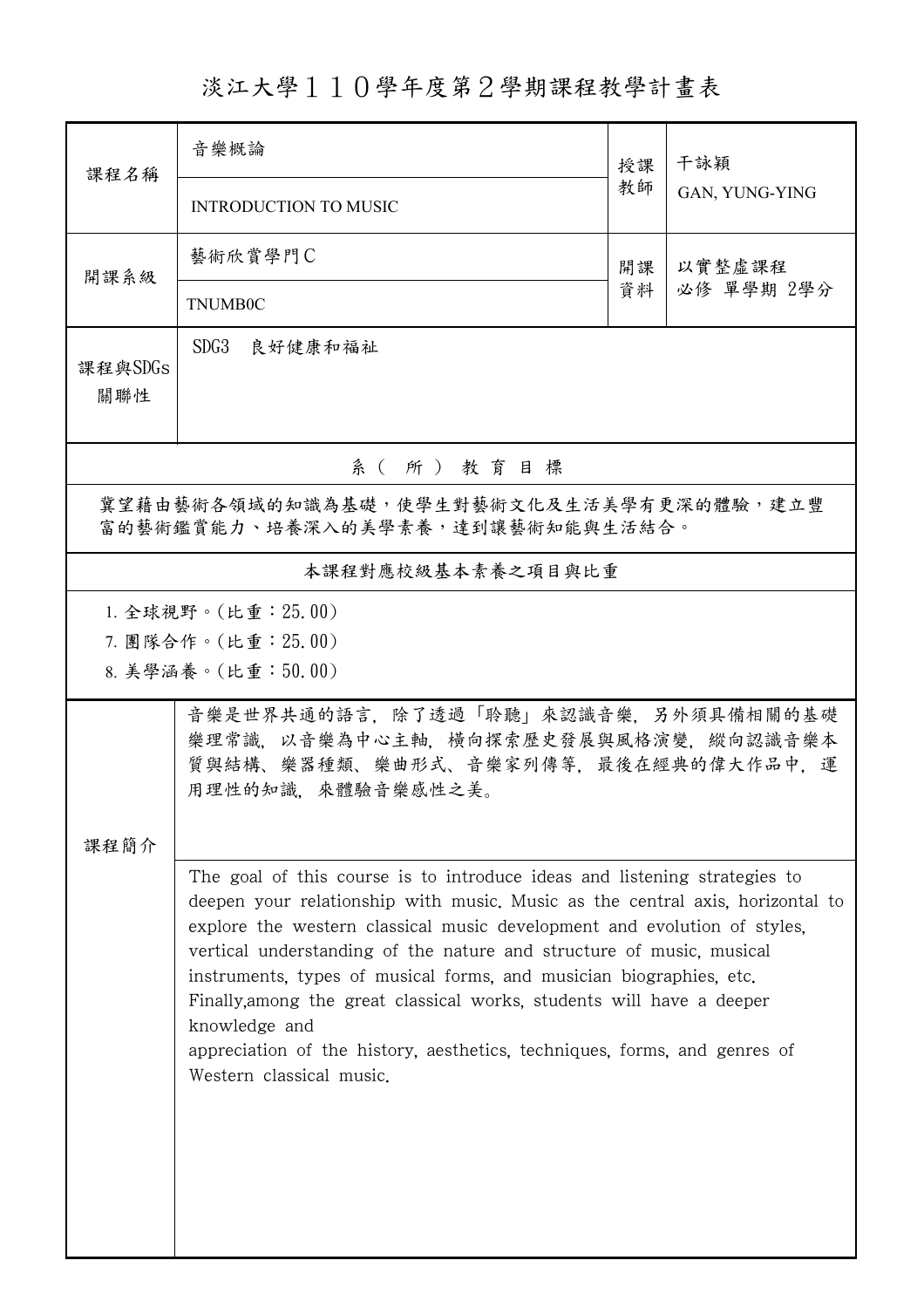## 本課程教學目標與認知、情意、技能目標之對應

將課程教學目標分別對應「認知(Cognitive)」、「情意(Affective)」與「技能(Psychomotor)」 的各目標類型。

一、認知(Cognitive):著重在該科目的事實、概念、程序、後設認知等各類知識之學習。

二、情意(Affective):著重在該科目的興趣、倫理、態度、信念、價值觀等之學習。

三、技能(Psychomotor):著重在該科目的肢體動作或技術操作之學習。

| 序<br>號         | 教學目標(中文)                   |                                 |     | 教學目標(英文)                                                                                   |                                      |  |
|----------------|----------------------------|---------------------------------|-----|--------------------------------------------------------------------------------------------|--------------------------------------|--|
|                |                            |                                 |     |                                                                                            |                                      |  |
| $\mathbf{1}$   | 1 學生能對音樂史有更充分完整的<br>了解     |                                 |     | Students will be able to understand the complete<br>history of classical music             |                                      |  |
| $\overline{2}$ | 2 學生能對音樂與美學有更深的<br>體驗與認知   |                                 |     | Students will have a deeper experience of music<br>aesthetics and cognition                |                                      |  |
| $\overline{3}$ | 3.啟發學生對音樂與藝術的興趣            |                                 |     | Stimulates student's interest in music and arts                                            |                                      |  |
| 4              | 4 帶動學生參加音樂藝術相關的活<br>動      |                                 |     | Lead students to participate in music and art related<br>activities                        |                                      |  |
| 5              | 5認識音樂的本質與要素                |                                 |     | 5. Be able to understand the basic<br>Be able to understand the basic<br>elements of music |                                      |  |
|                |                            |                                 |     | 教學目標之目標類型、核心能力、基本素養教學方法與評量方式                                                               |                                      |  |
| 序號             | 目標類型                       | 院、系 $(\kappa)$  <br>核心能力   基本素養 | 校級  | 教學方法                                                                                       | 評量方式                                 |  |
| 1              | 認知                         |                                 | 18  | 講述                                                                                         | 測驗、報告(含口<br>頭、書面)                    |  |
| 2              | 情意                         |                                 | 8   | 講述、體驗                                                                                      | 測驗、作業                                |  |
| 3              | 情意                         |                                 | 178 | 討論                                                                                         | 討論(含課堂、線<br>上)、報告(含口頭、書<br>面)        |  |
| 4              | 認知                         |                                 | 78  | 討論                                                                                         | 作業、討論(含課<br>堂、線上)                    |  |
| 5              | 認知                         |                                 | 8   | 講述                                                                                         | 測驗、作業                                |  |
|                | 授課進度表                      |                                 |     |                                                                                            |                                      |  |
| 週次             | 日期起訖                       |                                 |     | 內 容 (Subject/Topics)                                                                       | 註<br>備<br>(採數位教學之週次,請<br>填「線上非同步教學」) |  |
| 1              | $111/02/21$ ~<br>111/02/25 | 聆賞音樂的全新體驗                       |     |                                                                                            |                                      |  |
| 2              | $111/02/28$ ~<br>111/03/04 | 音樂的基本要素                         |     |                                                                                            |                                      |  |
| 3              | $111/03/07$ ~<br>111/03/11 | 音樂賞析的基本理論                       |     |                                                                                            |                                      |  |
| 4              | $111/03/14$ ~<br>111/03/18 | 數位音樂科技介紹 I                      |     |                                                                                            |                                      |  |
| 5              | $111/03/21$ ~<br>111/03/25 | 西洋古典音樂發展史I.                     |     |                                                                                            |                                      |  |
|                |                            |                                 |     |                                                                                            |                                      |  |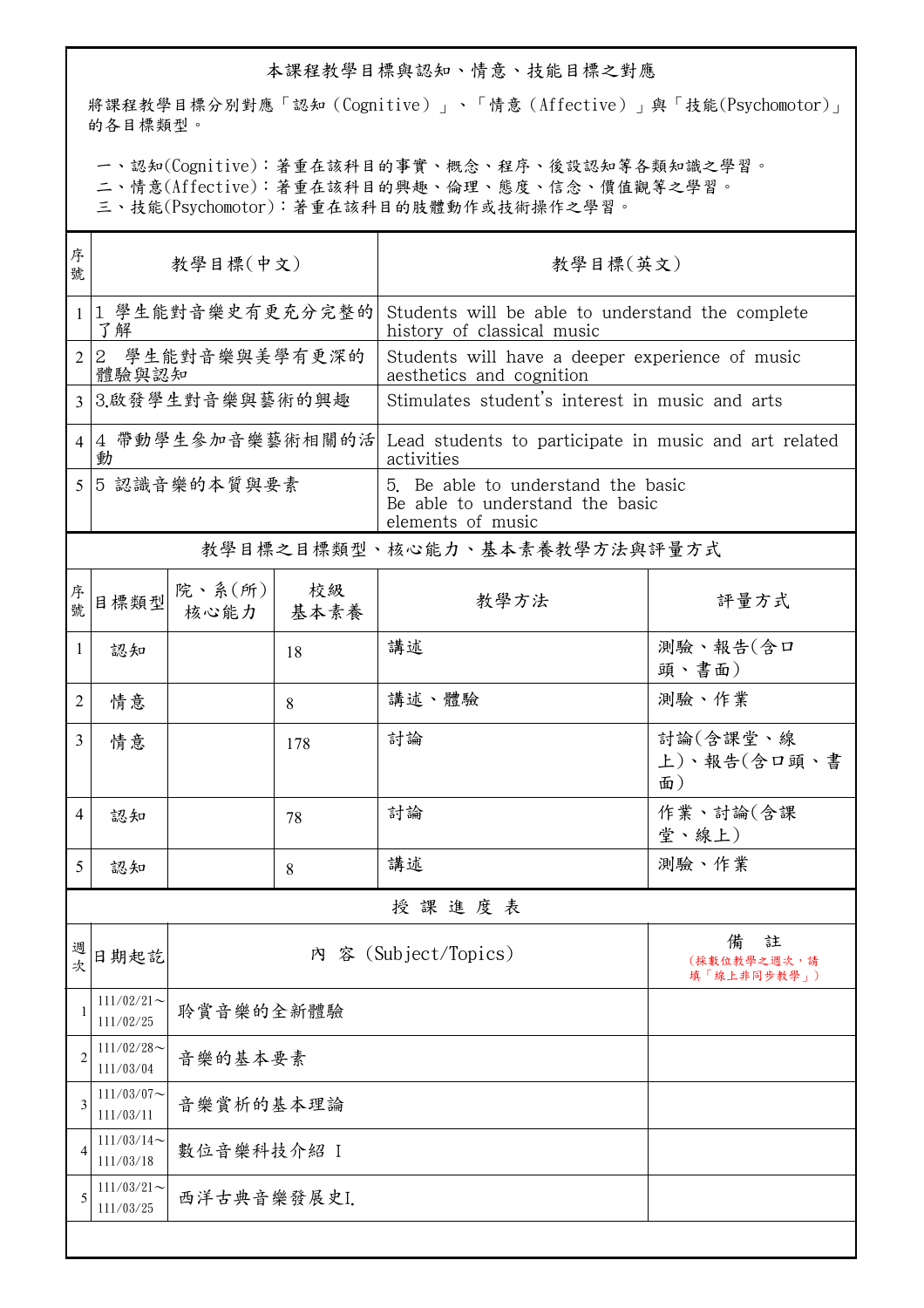| 6            | $111/03/28$ ~<br>111/04/01 | 認識音樂大師                                                                                                                                                                                                         |         |  |
|--------------|----------------------------|----------------------------------------------------------------------------------------------------------------------------------------------------------------------------------------------------------------|---------|--|
|              | $111/04/04$ ~<br>111/04/08 | 體驗聲樂之美                                                                                                                                                                                                         |         |  |
| 8            | $111/04/11$ ~<br>111/04/15 | 認識管弦樂的語言                                                                                                                                                                                                       |         |  |
| 9            | $111/04/18$ ~<br>111/04/22 | 西洋古典音樂發展史II                                                                                                                                                                                                    |         |  |
| 10           | $111/04/25$ ~<br>111/04/29 | 期中考試週                                                                                                                                                                                                          |         |  |
| 11           | $111/05/02$ ~<br>111/05/06 | 大家一起玩MIDI 創作音樂                                                                                                                                                                                                 | 線上非同步教學 |  |
| 12           | $111/05/09$ ~<br>111/05/13 | 軟體創作介紹                                                                                                                                                                                                         | 線上非同步教學 |  |
| 13           | $111/05/16$ ~<br>111/05/20 | 20世紀音樂介紹                                                                                                                                                                                                       |         |  |
| 14           | $111/05/23$ ~<br>111/05/27 | 音樂與文化                                                                                                                                                                                                          |         |  |
| 15           | $111/05/30$ ~<br>111/06/03 | 數位音樂科技介紹II                                                                                                                                                                                                     |         |  |
| 16           | $111/06/06$ ~<br>111/06/10 | 西洋古典音樂發展史 III                                                                                                                                                                                                  |         |  |
| 17           | $111/06/13$ ~<br>111/06/17 | 學生口頭報告                                                                                                                                                                                                         |         |  |
| 18           | $111/06/20$ ~<br>111/06/24 | 期末考試週                                                                                                                                                                                                          |         |  |
| 修課應<br>注意事項  |                            |                                                                                                                                                                                                                |         |  |
| 教學設備         |                            | 電腦、投影機                                                                                                                                                                                                         |         |  |
| 教科書與<br>教材   |                            |                                                                                                                                                                                                                |         |  |
| 參考文獻         |                            | 楊沛仁著,《音樂史與欣賞》。台北:美樂出版社,2001年。<br>Kamien, Roger.(1995). Music, An Appreciation. New York: McGrawHill,<br>Inc.Stolba, K Marie.(1990) The Development of Western Music-A History.<br>IO: Wm. C. Brown Publishers. |         |  |
| 批改作業<br>篇數   |                            | 篇(本欄位僅適用於所授課程需批改作業之課程教師填寫)<br>$\mathbf{1}$                                                                                                                                                                     |         |  |
| 學期成績<br>計算方式 |                            | ◆出席率: 10.0 % ◆平時評量:5.0 % ◆期中評量:25.0<br>$\frac{0}{6}$<br>◆期末評量: 25.0 %<br>◆其他〈課堂報告及音樂會書面報告〉:35.0 %                                                                                                              |         |  |
|              |                            |                                                                                                                                                                                                                |         |  |